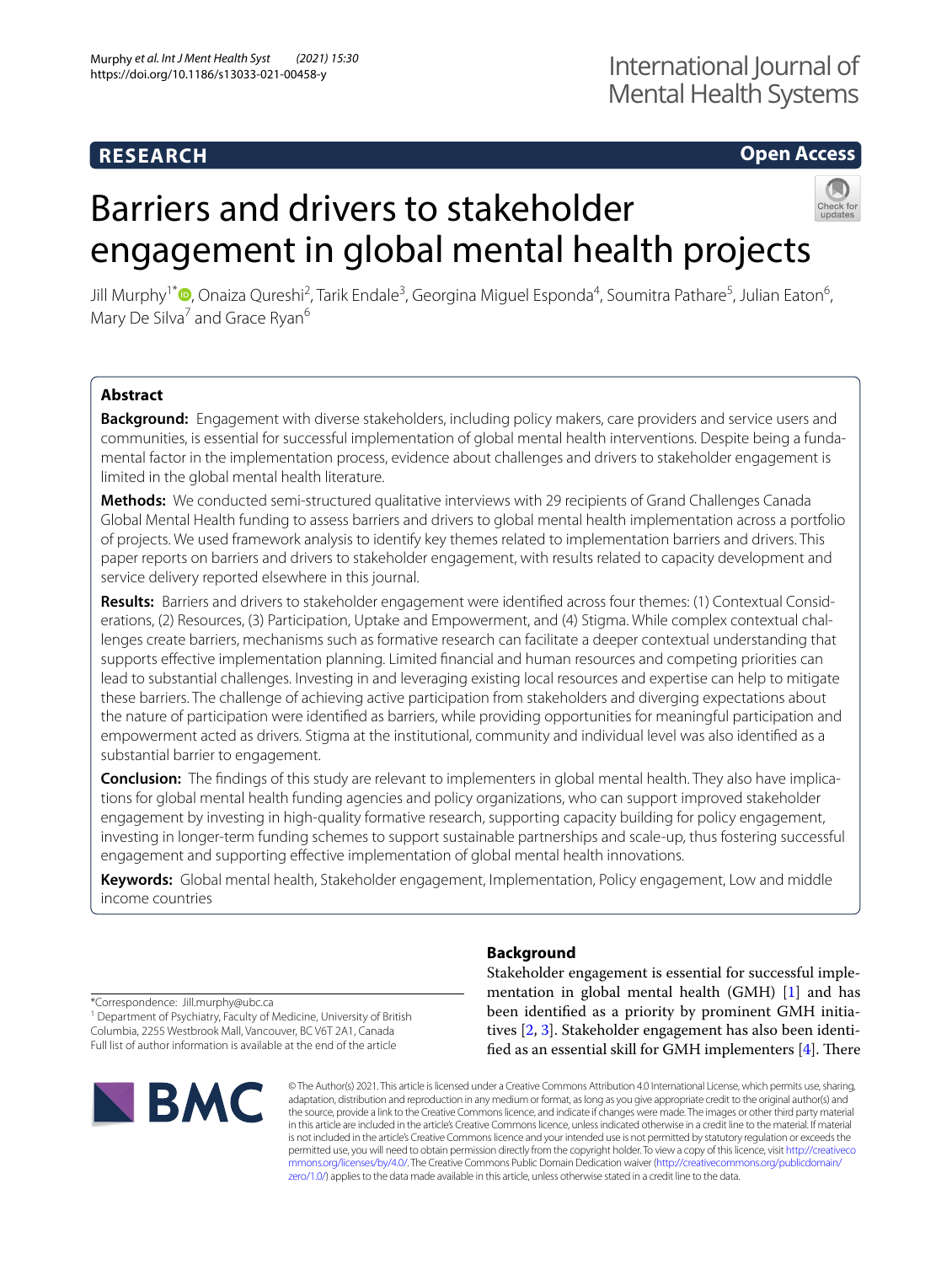is, however, little research that explicitly identifes barriers, drivers and best practices for stakeholder engagement in GMH.

'Engagement' in the GMH implementation context is defned by Roberts et al. [\[5](#page-11-4)] as "processes by which stakeholders are enabled to support or contribute to an intervention." GMH implementation may involve a broad spectrum of stakeholders, including: policy makers (national and international), funders, service planners and managers, non-governmental organizations, service-users, their families and caregivers, members of the broader community, the media, service providers (specialist, non-specialist, and lay health providers), traditional healers, spiritual leaders, and representatives of other related sectors (e.g. education, housing, social services, etc.)  $[6-9]$  $[6-9]$  $[6-9]$ .

Although literature detailing the processes of stakeholder engagement in GMH is not extensive, a number of barriers and drivers have been described. Engagement of policy makers is seen as fundamental to GMH implementation. Barriers to policy engagement include the low priority given to mental health at both national and international levels and the subsequent poor allocation of resources to mental health by national governments and international funding agencies [\[1](#page-11-0), [8](#page-11-7), [10](#page-11-8), [11\]](#page-11-9). Additional factors such as competing priorities [[9\]](#page-11-6) and limited discretion for decision-making and priority setting [[8\]](#page-11-7) make policy engagement challenging. Despite these barriers, "policy windows" such as existing or emerging mental health policies and legislation may act as drivers for policy engagement [[6\]](#page-11-5).

Mental health care providers, working both within and outside of the health sector, are also an essential stakeholder group. Barriers to engaging primary care providers in the delivery of mental health interventions include reluctance to take on new tasks due to a large burden of work in busy primary care settings [\[9](#page-11-6), [11\]](#page-11-9), lack of adequate compensation,  $[6]$  $[6]$  and low perceived self-efficacy [[12–](#page-11-10)[14](#page-12-0)]. Activities designed to actively engage local providers, however, can act as important drivers, as observed by Davies and Lund who state that activities such as group and individual meetings and engaging with care providers prior to implementation are essential steps in promoting implementation success [[6](#page-11-5)].

Despite extensive research from high-income countries on the engagement of service users, families and caregivers in mental health service implementation, research from LMICs in this area is limited [[8,](#page-11-7) [15](#page-12-1), [16](#page-12-2)]. In studies from India [\[17](#page-12-3)] and Ethiopia [\[18\]](#page-12-4), barriers to mental health policy engagement by service users and caregivers included unfamiliarity by service users with the concept of and opportunities for policy engagement. Stigma, including in the health system, in the community and self-stigma was also identifed as a barrier. Limited resources, including fnancial support, space and training and low access to mental health care also restricted the potential for engagement. Despite these considerable challenges, engagement with service users and their families and caregivers is essential for successful implementation, helping to reduce stigma, improve knowledge and attitudes towards mental health and increase help-seeking [\[9](#page-11-6), [12](#page-11-10)]. Engaging service users and families in mental health policy and program development is also essential to improving mental health service access, availability and appropriateness  $[16]$  $[16]$ . Engagement with service users and community members, from the inception of research and implementation planning can promote an essential understanding of community concepts of mental health and the acceptability of planned interventions [\[12](#page-11-10)]. Userled research and participatory research methodologies such as community-based participatory research [[19](#page-12-5)] and Theory of Change  $[20]$  can help to engage service users throughout the research process and ensure they are actively involved in priority setting, knowledge creation and dissemination.

Stakeholder engagement is an essential component of GMH implementation, and the gap in literature points to a need for research in this area. This study represents an opportunity to explore the perspectives of a group of GMH grantees working across diferent regions, target conditions and intervention models to further understand the challenges and drivers of stakeholder engagement in GMH.

# **Methods**

# **Aims**

This paper describes results of a qualitative analysis of barriers and drivers to stakeholder engagement in GMH as part of a multi-methods study examining barriers and drivers to implementation across a portfolio of GCCfunded projects  $[21-23]$  $[21-23]$  $[21-23]$ . Based on the results of a quantitative analysis of GCC-funded project outcomes using a portfolio-level Theory of Change framework  $[24]$  $[24]$ , six key themes emerged as important to implementation success: (1) stakeholder engagement; (2) training providers; (3) supervision of providers; (4); detection of mental illness; (5) treatment of mental illness, and; (6) mental health promotion and awareness. These themes informed the design of this study, as described below. This paper is one of four reporting on this study, and describes results of the 'stakeholder engagement' theme.

# **Data collection**

This study took place between June 2014 and May 2017. Purposive sampling was used to recruit participants, with inclusion criteria comprising all current or former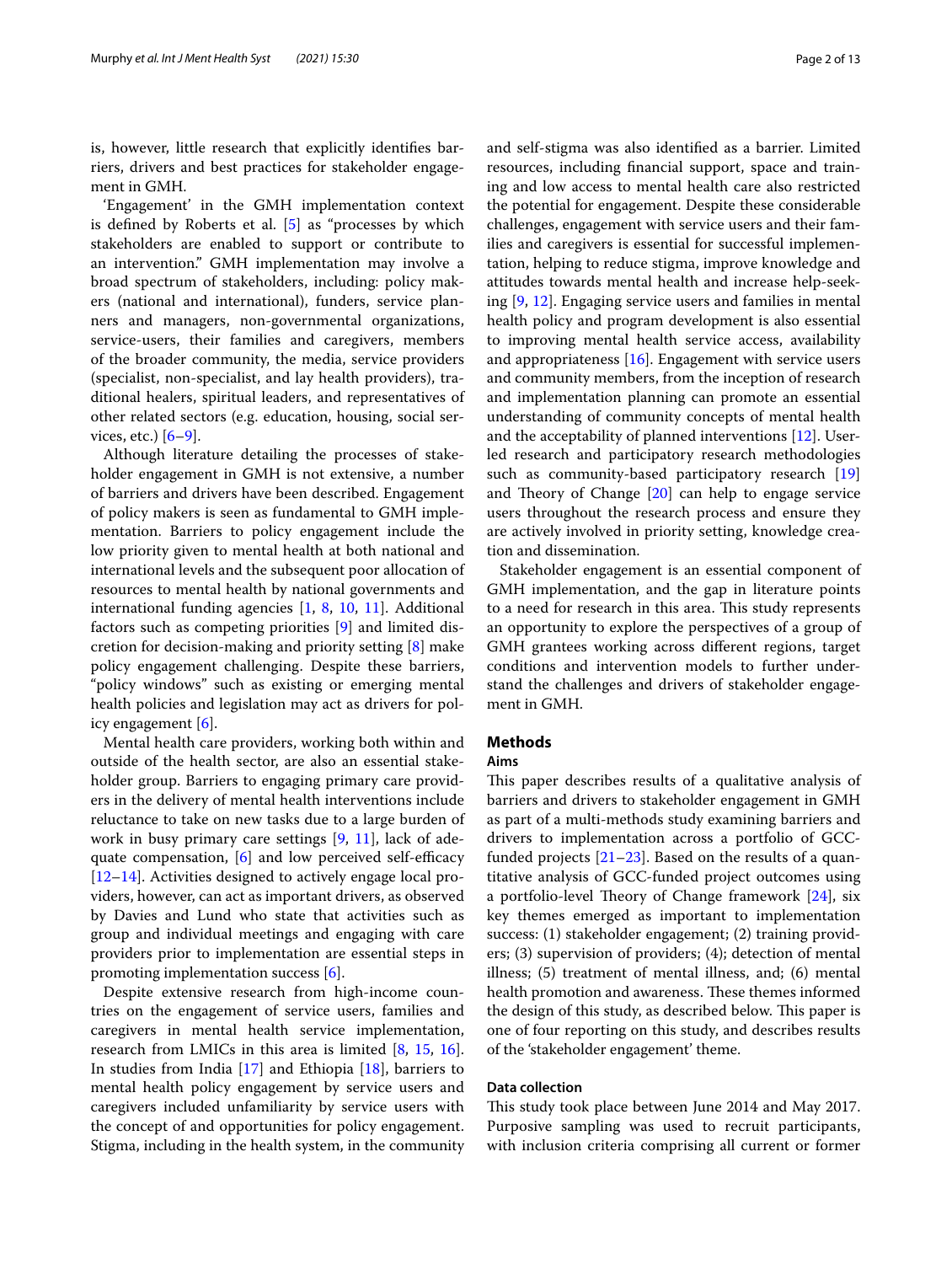GCC Global Mental Health grantees who agreed to take part in the study. Sampling included GCC grantees, who were frst approached during two Grand Challenges community meetings in the United States and United Kingdom for face-to-face interviews with members of the study team. Recruitment continued after the meeting with standardized participation templates, information sheets and consent forms sent by email. Interviews were conducted in-person or online using Skype. Of a total of 56 GCC Global Mental Health projects, 29 agreed to have their project lead or co-investigator participate. Participants were from GCC-funded projects in Latin America and the Caribbean  $(n=4)$ , South America  $(n=1)$ , West Africa  $(n=4)$ , East Africa  $(n=6)$ , South Asia ( $n=11$ ) and Southeast Asia ( $n=3$ ) (Fig. [1\)](#page-2-0).

Study participants represented projects targeting a variety of mental health and substance use disorders [\[21](#page-12-7)], and were at diferent stages in their funding cycle with GCC at the time of interview. A semi-structured interview guide was developed, with questions corresponding to the six themes identifed in the portfolio-level Theory of Change framework. Interviews allowed us to elicit barriers and drivers related to each theme and to explore each step on a collective Theory of Change

(ToC) map representing projects in GCC's Global Mental Health funding portfolio, as described elsewhere in this four-part series [\[21\]](#page-12-7)*.* Drawing on the six implementation themes, grantees were asked to choose which implementation steps they felt were the most important to discuss in relation to their projects, and to describe what helped or hindered their success in completing this step. Members of the research team conducted the interviews, which were recorded with the consent of participants. Interviews ranged between 30 to 60 min. Ethics approval was granted by the London School of Hygiene and Tropical Medicine's Research Ethics Committee (#7746 and #9945).

# **Data analysis**

We analysed transcribed interviews using framework analysis, which has been widely used in health policy research to identify barriers and drivers  $[25]$  $[25]$ . Three members of the research team (JM, OQ, TE) conducted coding using NVivo 11 software [\[26](#page-12-11)], with JM coding the full data set and OQ and TE each coding sixteen interviews. This approach was taken to balance time and resource constraints with methodological rigour via double coding for each transcript. Following immersion in the data JM

<span id="page-2-0"></span>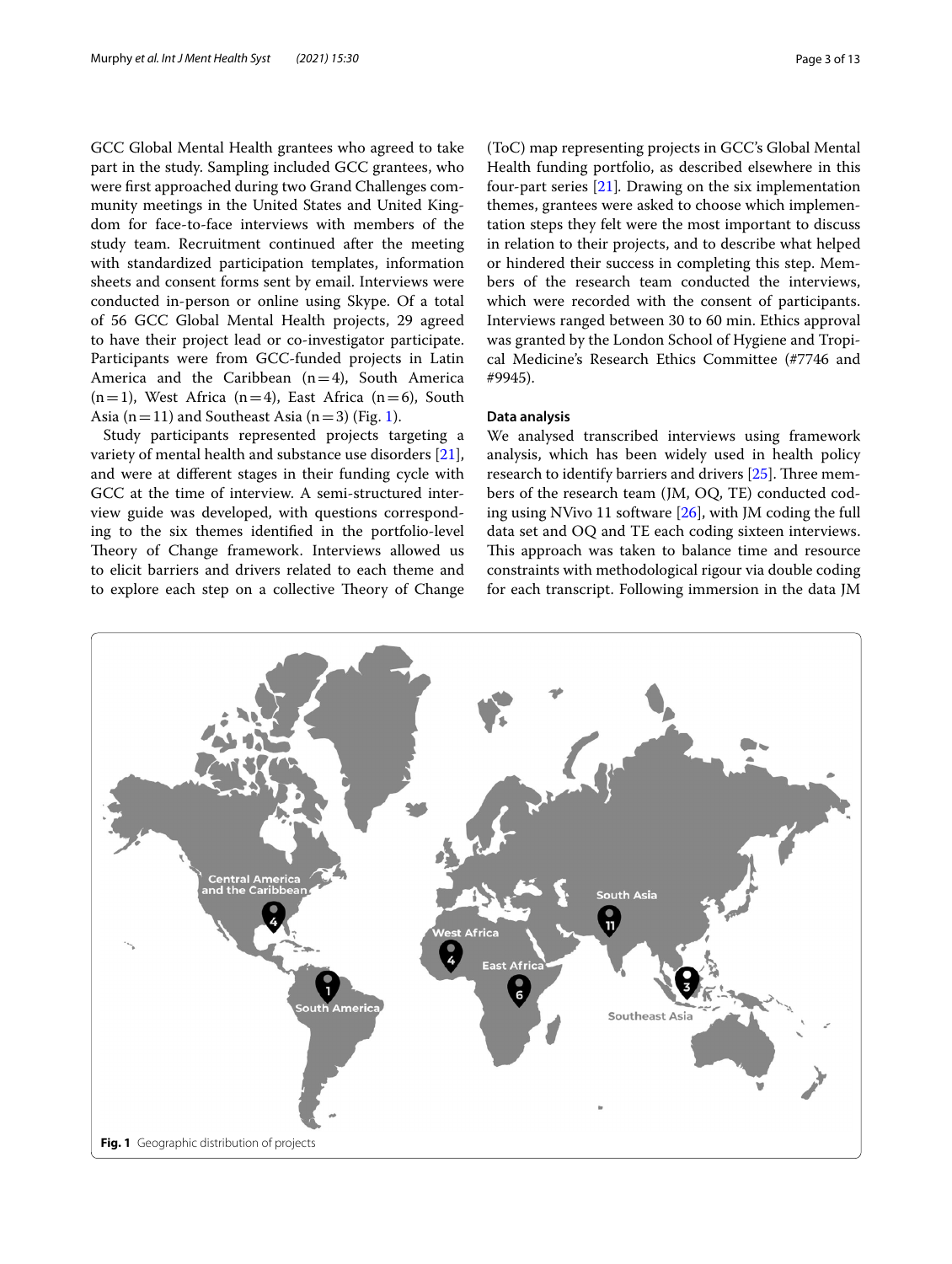developed an initial codebook, which was discussed and refned by the coding team. We coded three interviews using the refned codebook and conducted a coding comparison in NVivo 11. We then discussed areas of divergence, further refned the codebook, applied it to two additional interviews and developed a fnalized version, which we applied to the remaining interviews. Because interview participants were asked to address more than one theme in their interviews, we coded across all six themes.

Based on previous research and emerging results during the analysis process, the research team agreed that the six key themes should be grouped into three thematic clusters: (1) Stakeholder Engagement; (2) Capacity building, and;  $(3)$  Service delivery (Fig. [2](#page-3-0)). This is consistent with previous research identifying common barriers and drivers to GMH implementation [\[5](#page-11-4)]. During analysis, preliminary fndings further suggested that results were consistent with these three broad thematic categories.

Following the coding process, we used the codebook to create an analytic framework to identify emerging themes for each of the three thematic clusters. We populated the framework separately and then, using an iterative process, discussed and came to a consensus about predominant themes emerging from the codes. Each of three members of the study team (JM, OQ and TE) initially identifed themes, and subsequently discussed and refined them until consensus was achieved. This paper presents fndings for the stakeholder engagement cluster, with results from the other two clusters published as part of this series [\[22,](#page-12-12) [23](#page-12-8)].

# **Results**

# **Stakeholder groups and the nature of engagement**

Interview participants were either project leads or coinvestigators leading global mental health projects in their respective settings. General characteristics of the projects that were implemented by the 29 interviewees are outlined in Table [1](#page-4-0) below. Study participants described barriers and drivers to engagement with three broad categories of stakeholders: (1) service users and the community, (2) providers and, (3) policy makers. We defne 'service users and the community' as those identifed as recipients of care, their families or caregivers and the broader community in which they live and in which services are delivered. 'Providers' refers broadly to mental health service providers, ranging from specialist to nonspecialist health workers, providers from other sectors (e.g. education, social services), and lay (e.g. traditional or peer) providers. 'Policy makers' refers to government officials at the national, regional or municipal level.

Study participants were asked to self-select the themes that they preferred to prioritize during their interviews. Participants were not given a pre-determined defnition of stakeholder engagement, meaning that the parameters and processes described below emerged from the study participants' own understanding and experience. The nature of engagement

<span id="page-3-0"></span>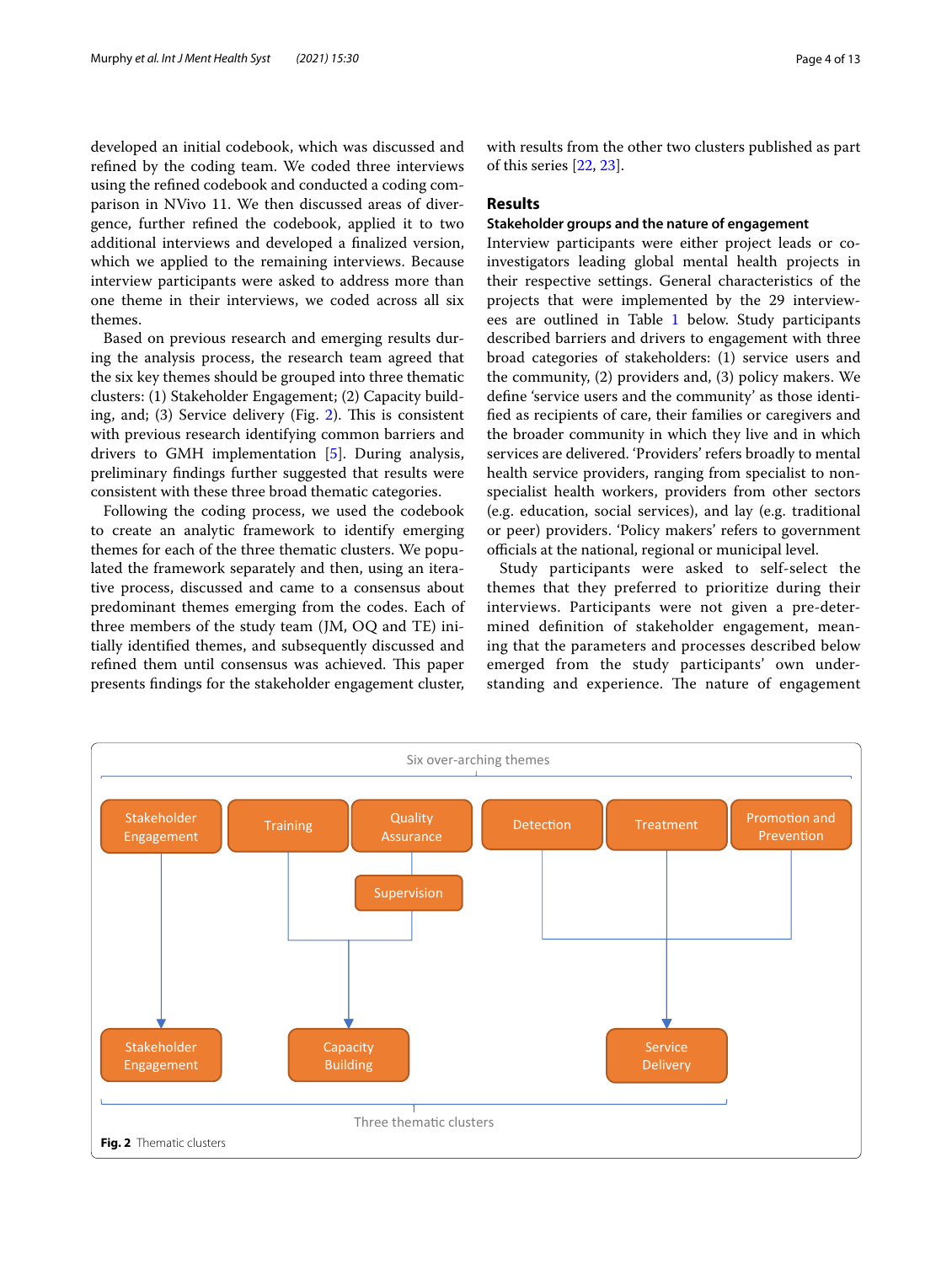<span id="page-4-0"></span>**Table 1** General characteristics of global mental health projects being implemented by interview participant

| Project characteristics                                 | Qualitative<br>study<br>$(n=29)$<br>N (%) |
|---------------------------------------------------------|-------------------------------------------|
| Target disorder                                         |                                           |
| Common mental disorders                                 | 16(55)                                    |
| Behavioural and emotional disorders                     | 13(45)                                    |
| Trauma and PTSD                                         | 7(24)                                     |
| Suicide and self-harm                                   | 7(24)                                     |
| Developmental disorders                                 | 7(24)                                     |
| Severe mental disorders                                 | 6(21)                                     |
| Epilepsy and seizures                                   | 5(17)                                     |
| Alcohol and substance use disorders                     | 5(17)                                     |
| Dementia                                                | 2(7)                                      |
| All                                                     | 3(10)                                     |
| Target population group                                 |                                           |
| Children and adolescents [1 month-14 years]             | 14 (48)                                   |
| Young and old adults [15-60 years]                      | 13(45)                                    |
| Vulnerable groups [e.g. conflict afflicted populations] | 10(34)                                    |
| Women                                                   | 9(31)                                     |
| Elderly [over 60 years]                                 | 6(21)                                     |
| Newborns [under 1 month]                                | 2(7)                                      |
| General population [all ages]                           | 12(41)                                    |
| Region                                                  |                                           |
| South Asia                                              | 11(38)                                    |
| Africa                                                  | 10(35)                                    |
| Central America and the Caribbean                       | 4(14)                                     |
| South East Asia                                         | 3(10)                                     |
| South America                                           | 1(3)                                      |
| Innovation components                                   |                                           |
| Capacity building                                       | 23 (79)                                   |
| Detection, treatment, care and rehabilitation           | 22 (76)                                   |
| Promotion and awareness                                 | 18 (62)                                   |
| Stakeholder engagement                                  | 12(41)                                    |

described by participants included advocacy with policy makers and eforts to encourage active participation and ownership of interventions by providers. Engagement by service users and the community was predominantly described by study participants in terms of uptake or participation in the study and/or intervention. Because participants were asked to describe barriers and drivers to engagement related to their GCC-funded projects, engagement in interventions also predominantly meant engagement in the research study through which the intervention was ofered.

A number of cross-cutting themes emerged from the data, as described below. Results are summarized in Table [1](#page-4-0).

### **Contextual considerations—barriers**

A number of contextual factors acted as considerable barriers to stakeholder engagement. Many of the GCCfunded projects take place in complex environments with fragile or emerging health systems, urgent and competing health priorities with limited funding and infrastructure, and unanticipated crises including political instability, confict, natural disasters and epidemics. One participant describes the challenges of engaging stakeholders in this context:

*"It's quite challenging because they're picking up a broken or non-existent or collapsed health care system and trying to address huge problems, many of which are critical…I mean everything's important but they are dealing with rebuilding everything. So it's been really hard," (Participant 18)*

Under-resourced health systems were identifed as a challenge for initial and sustained engagement of service providers. Participants described the limitations of working with and training providers in the broader context of struggling health care delivery systems, challenging socioeconomic contexts, and barriers at the managerial and administrative level in the health sector. For example, the challenges of engaging with community health workers in the context of diminishing human and fnancial resources are described in the following quote:

*"…now you have a staf level of under 20 because some have resigned, some have gotten sick and some have retired and the economic environment that we're in limits the replacement of human resources once they are lost in the health sector." [Participant 19]*

Heavy workloads and competing priorities also posed challenges, with a majority of the studies using task-shifting models that involve primary care providers who are already working to capacity:

"They [providers] were not really...interested or keen *on getting an additional task added to their work list, because they're generally seeing like 50–100 patients in a few hours' time" (Participant 20).*

Fragile or emerging health systems, governance issues and limited government infrastructure act as a barrier to policy engagement. High turnover of bureaucrats and government officials make relationships, and thus buy-in, feeting. Participants also describe the toll that limited infrastructure and funding can have on policy makers and their ability to engage. One participant states it is "like engaging with ghosts" (Participant 17).

Engagement was also challenging due to competing demands and priorities. Service users, for example, often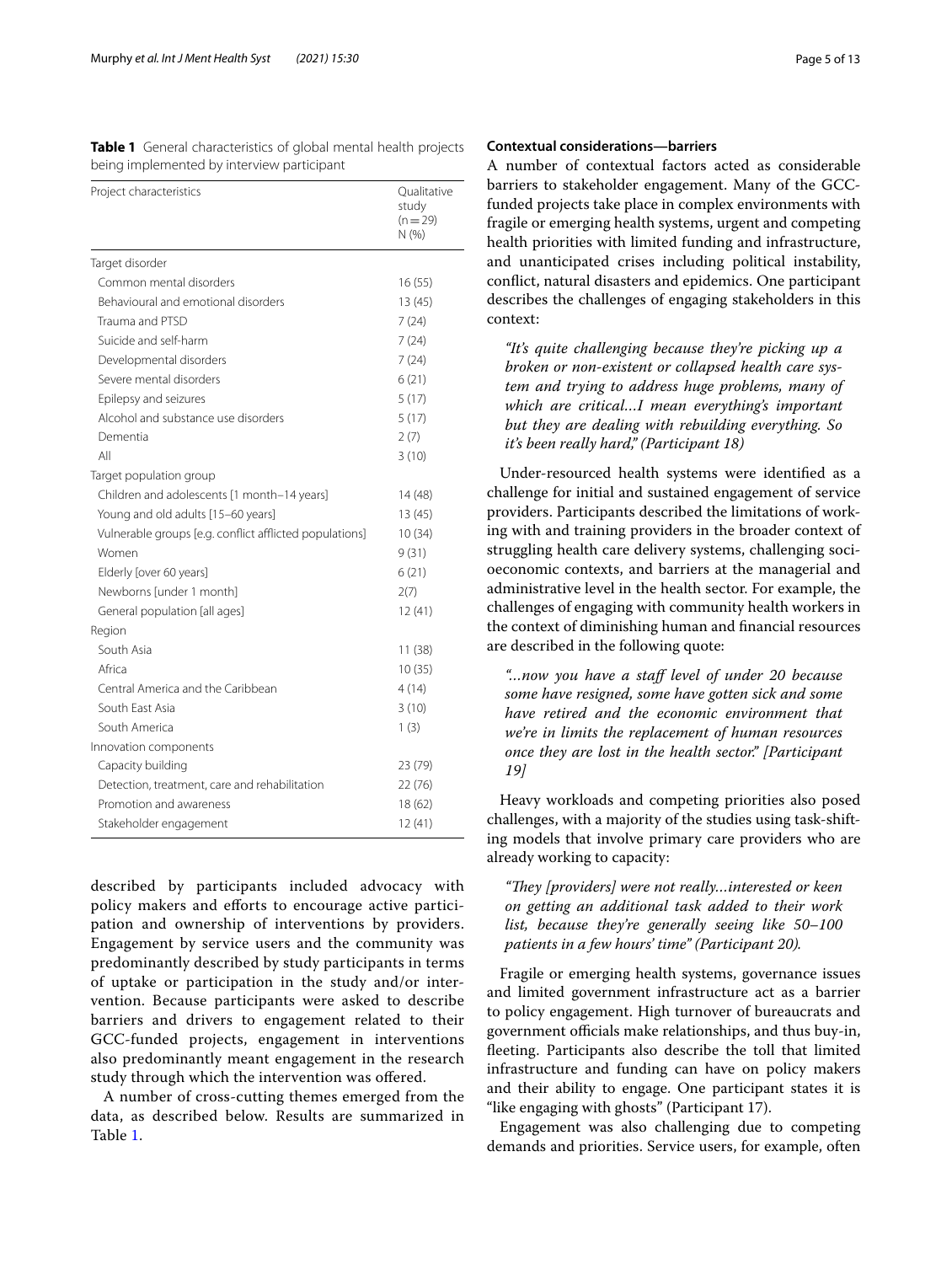have responsibilities that made it difficult for them to engage in interventions. Some were reluctant to engage without an incentive or compensation in cases where projects did not provide compensation for study participation. Others found that participating in the intervention took time away from essential activities such as income generation. This was particularly challenging in lower socioeconomic settings:

*"It was difcult for [service users] to come onboard for the sessions given the fact that they had to sell, to do other work before coming in. And because of the socioeconomic status and standards of our country, it was very difcult to tell someone stop what you are doing, where you get your income or where you get your daily bread and come for a session, a one hour or two hour session." (Participant 11)*

# **Contextual considerations—drivers**

Participants stressed the importance of a thorough understanding of the context of implementation and all key stakeholders involved, through formative research techniques such as situational and stakeholder analysis:

*"I think stakeholder analysis is very, very important…sometimes we collect prevalence only and health system challenges, but the structural arrangement of the community, the dynamics of the community sometimes we are not aware of. So the context- when we are talking about context, what do we really mean? Have we addressed the context or only part of the context?" (Participant 22)*

Participants also ofered strategies to mitigate the barriers to engaging service providers when demanding workloads posed a potential barrier. They noted the importance of being realistic about demands, providing adequate support and structure, and streamlining mental health interventions with the existing tasks of providers.

#### **Relationships—barriers**

A lack of reciprocity or shared vision in partnerships posed a barrier. Participants describe repeated attempts to engage with potential partners with little success:

*"…we've tried to engage with no results so for me the ultimate impact was still nothing. It's just difcult in many ways you know, we're trying to be the good partner but it takes two to tango, so we get nothing back and so in that sense it's frustrating" (Participant 9)*

Time also emerged as a challenge related to fostering relationships. Participants described the time-consuming nature of stakeholder engagement, which is often incompatible with the timelines of research funding cycles:

*"So…thinking of this two-year grant process, when I think an organization like [organization] goes into a new area, we should really give ourselves much more time for engagement" (Participant 6)*

Capacity was also described as a barrier to engagement, particularly with policy makers. Participants explained that policy engagement might not fall within the usual scope or skillset of researchers, making the process burdensome:

*"I spent so much time, money and energy trying to lobby people, trying to meet people…trying to get people to meet with me. It was the most difcult aspect of the job, because it's not something you are taught to do." (Participant 4)*

Finally, trust is an additional barrier to relationship building and engagement. Communities might be reticent to participate in interventions due to harmful legacies of colonialism, racism and human rights abuses. When describing hesitancy to access health services among the population, one participant, for example, described mistrust of health workers by communities in the context of past negative experiences interacting with authorities and formal institutions:

*"So I think that is one thing missing in [this country]. Somehow we lack a trust between the parent and [the] professional" (Participant 29).*

# **Relationships—drivers**

Building on existing relationships and taking the time to foster long-term partnerships were described by participants as essential to achieving successful stakeholder engagement:

*"I think the key is relationships. You have to have relationships with the community with whom you're going to be working with [sic]…Otherwise if you're just going to come in, like fy in and fy out for a project, then I don't think it'll work very well …" (Participant 1)*

Having existing relationships at all levels of the health system and community is described as essential, helping programs to access stakeholders and begin the process of engagement:

*"We have a very good relationship with the district medical officer, the health district management team, and the community mobilisers, who are people who have been trained for a long time in the*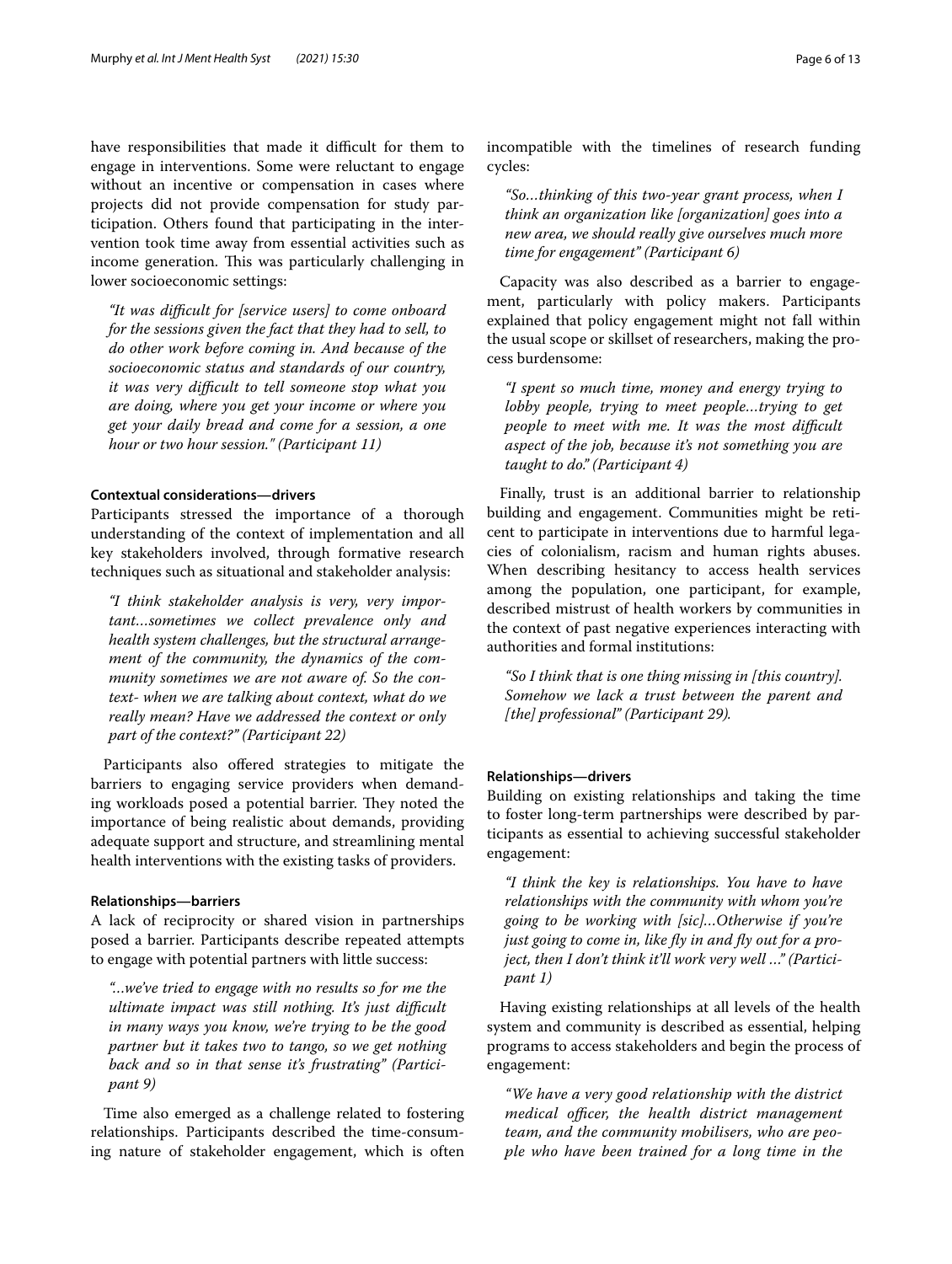*community…they know the community members, they know households, they can tell you the names of village leaders, so this really helpful because if you want to get to the community you know where to start, if you want to share the information they can tell you what road could be the right channel." (Participant 20)*

Working with established collaborators means less time is required to build partnerships and establish trust. Engaging a project representative who is well-regarded in communities or by other local stakeholders can also help to build trust, confidence and ultimately promote engagement:

*"Having the right people in the country is the single, probably the most important thing. They have...this combination of seniority, competence, well known, well-loved and well trusted [sic], and this is- without that…you know, if you weren't liked…we wouldn't get it [buy-in]" (Participant 9)*

Leveraging existing resources and relationships within communities also promotes end user and community engagement:

*"Community engagement is actually doing just that, it's getting the resources together that exist within the community but for our patients" (Participant 19).*

#### **Participation, uptake and empowerment—Barriers**

Participants described the challenge of obtaining active participation from stakeholders, even when verbal agreements of collaboration had been obtained:

*"Like, you talk to the minister, you talk to everybody down from him to the…health centre, nurse- everybody say [sic] yes, defnitely this is a good idea, but at the end of the day you end up doing it by yourself. People support the idea, but when it comes to actually implementing it, it's just you" (Participant 9)*

Creating a sense of ownership and buy-in was also identifed as a barrier to participation, particularly with regards to the prospect of long-term engagement and scale-up. This challenge is illustrated in the following quote about incentivizing provider participation:

*"We have to fnd out how we can make the deal sweeter for them, because eventually, if this has to be scaled up, they 'have' to take ownership of this and we have to fnd out how we can facilitate this process…So we have to kind of fnd out what will make them take this up from their level rather than someone telling them…" (Participant 20)*

Diverging expectations regarding the nature of mental health "treatment" was identifed as a barrier to engaging with service users and the community. In many cases where psychosocial interventions were offered, service users and their families expected that their treatment would involve medications. Expectations related to treatment outcomes also acted as barrier. In some cases, with interventions for developmental disorders for example, parents entered the program with the expectation that their children would be "cured". The expectation of curing instead of managing mental health conditions could lead to disappointment and threaten sustained engagement in interventions.

#### **Participation, uptake and empowerment—drivers**

Creating opportunities for meaningful participation in programs helped to promote active engagement. For service users and the community, this can include their involvement in training and in program planning and delivery. One participant described how active participation of service users promoted their ongoing engagement and empowerment:

"The service users... it's been actually quite good, *because…I think our project is the frst time …where services users have …have been given so much prominence in the whole process and treated on par and equal, so this is for them a huge revelation and you know they are more than happy to engage because they… their voice is being heard." (Participant 1)*

Making the work meaningful and empowering also acted as a facilitator to engaging service providers. In the case of community-based providers, their participation in programs might raise their status in their community. Formal health care providers might fnd participation meaningful when they develop new skills and see a difference in their patients. One participant described the enthusiasm of providers despite their heavy workloads:

*"What I saw among those nurses, they are enthusiastic about it, they were saying, like, you have opened our eyes for this. They were saying, like, we didn't* know that we could do this. They were asking ques*tions, they were engaged, and all the… you go and read the WHO's primary care challenge of integrating mental health into primary care and some other challenge, primary care workers are overworked, this is a extra work [sic], and so on, none of that was there!" (Participant 9)*

Participants described the importance of bottom-up approaches promoting policy maker buy-in. Disseminating evidence of program success and subsequent demand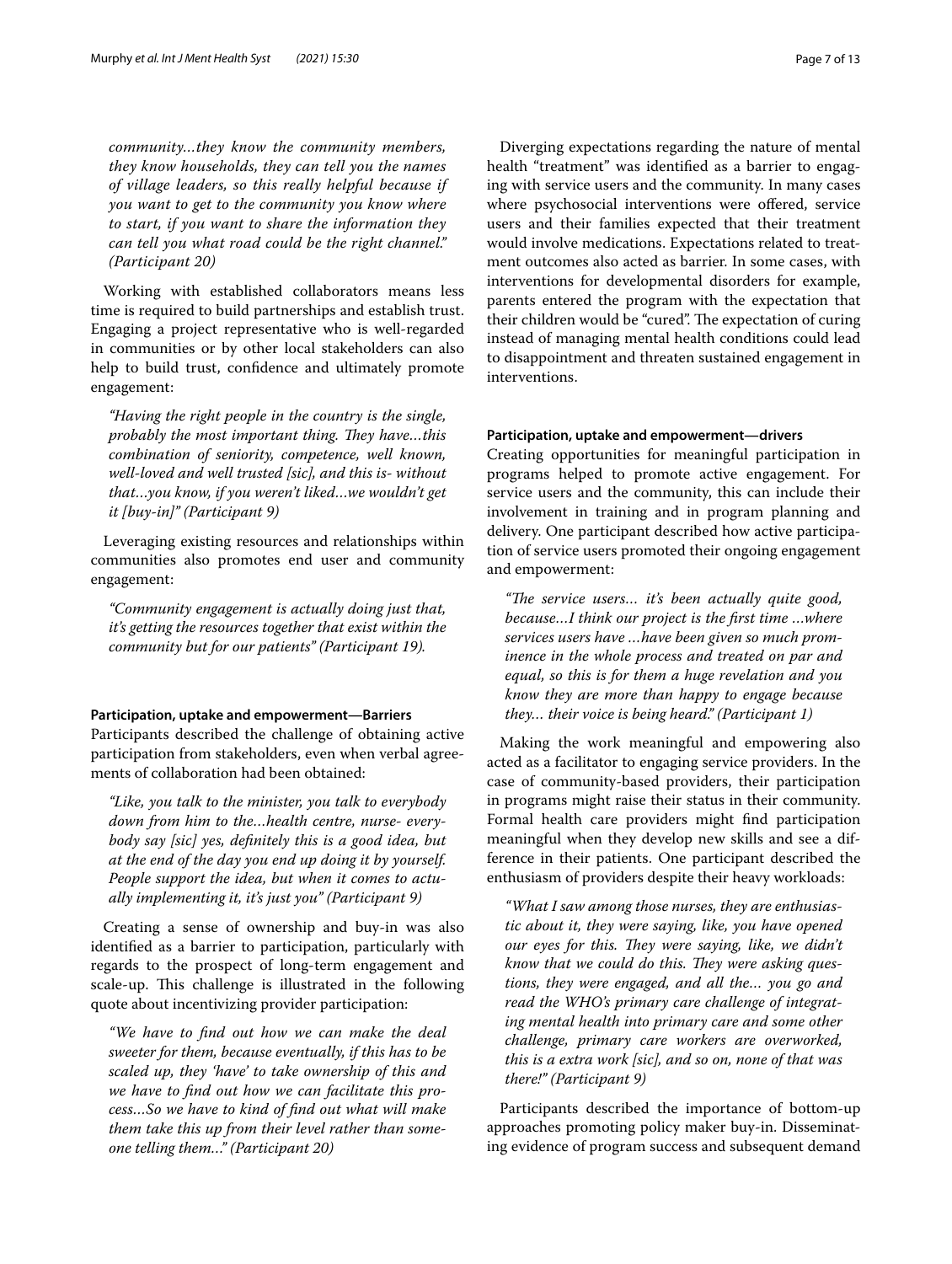by providers and service users can help to encourage policy maker buy-in:

*"And so you put a policy document together, you send that to the [relevant ministry] that says this is a technique that works, we have the evidence, [providers] have heard about it. When the minister goes to meetings the [providers] jump on him and say listen, we've been doing this and it's been working and you should listen. And he does!" (Participant 8)*

Similarly, the experiences of service users can promote engagement by others in the community. Participants described how service users who have had a positive experience tend to share their experience with peers, generating interest and promoting broader engagement in the intervention. One participant noted that:

*"Te…successful cases have played an important role in promoting mental health inside the community" (Participant 23).*

#### **Stigma—barriers**

Finally, stigma, including the low priority and low status of mental health both internationally and locally to stakeholder engagement acted as a barrier:

*"If you say I'm a psychiatrist, you say I'm a gynecologist, the respect is quite diferent…If you are to say I'm going to run a training of mental health and you are going to run a training on reproductive health, and you see the applicants, I'm sure you will have more applicants for reproductive health." (Participant 23)*

Stigma and negative perceptions of people with mental health problems was also seen as a barrier to engagement with providers. Many providers consider working with people with mental illness to be particularly challenging or burdensome or were fearful of working with this population:

*"…we found out that this level of involvement of the nurse has been too low…because we found [it] pretty difcult for us to remove the huge burden of stigma in the nurses related to their fear, fear of the agitated patient, fear of violent patients. This is one of the reasons nurses have been pretty reluctant to involve themselves more in the process" (Participant 23)*

# **Discussion**

In the course of the broader study on barriers and drivers to GMH implementation [[21\]](#page-12-7), respondents selfselected themes and often spoke about more than one. Stakeholder engagement emerged as a prominent theme and was touched upon by a majority of respondents. Though our methodology did not involve quantifying the responses by theme, it was evident that responses related to stakeholder engagement made up a large proportion of data in the study, and that this was a priority among GMH innovators. The dearth of existing research in this area is somewhat surprising considering the prominence given to this theme in these interviews and the recognition of its importance by the broader GMH community [[2,](#page-11-1) [3](#page-11-2)].

This study identifies numerous barriers and drivers related to stakeholder engagement in GMH implementation, suggesting that engagement is fundamental to implementation yet remains challenging to navigate. This highlights the strength of qualitative research methods in identifying and understanding factors that might otherwise go unnoticed or may be overlooked in other approaches to research. The following section details several broad themes and recommendations that may help to mitigate barriers and leverage drivers to promote successful GMH implementation. Cross-cutting themes are displayed in Table [2,](#page-8-0) with fndings and recommendations displayed in Table [3](#page-10-0).

#### **The importance of understanding context**

The study findings demonstrate the importance of developing a comprehensive contextual understanding prior to engaging in GMH implementation, which often takes place in challenging contexts with issues ranging from under-resourced health systems to natural disasters and confict. Participants pointed to the importance of formative research, including situational and stakeholder analysis, to help identify factors in the broad implementation environment that might act as barriers and drivers. Situational analysis is recognized as an essential component of GMH implementation research [\[27\]](#page-12-13).

Formative research can also help to navigate challenges related to the acceptability and appropriateness of interventions and to ensure that the adaptation of interventions responds to the needs of service users. For example, the challenge of service users being unable to participate in interventions when their participation meant they had to take time away from income generating activities demonstrates the clear importance of designing and adapting interventions so they are feasible for service users. Provider workloads also emerged as a barrier to engagement in this study and have been previously identifed as a challenge in GMH [[9](#page-11-6), [11](#page-11-9)]. Consulting with providers prior to implementation about the acceptability of delivering mental health care is important  $[6, 12]$  $[6, 12]$  $[6, 12]$  $[6, 12]$  and formative research can be used to identify barriers and drivers related to provider engagement.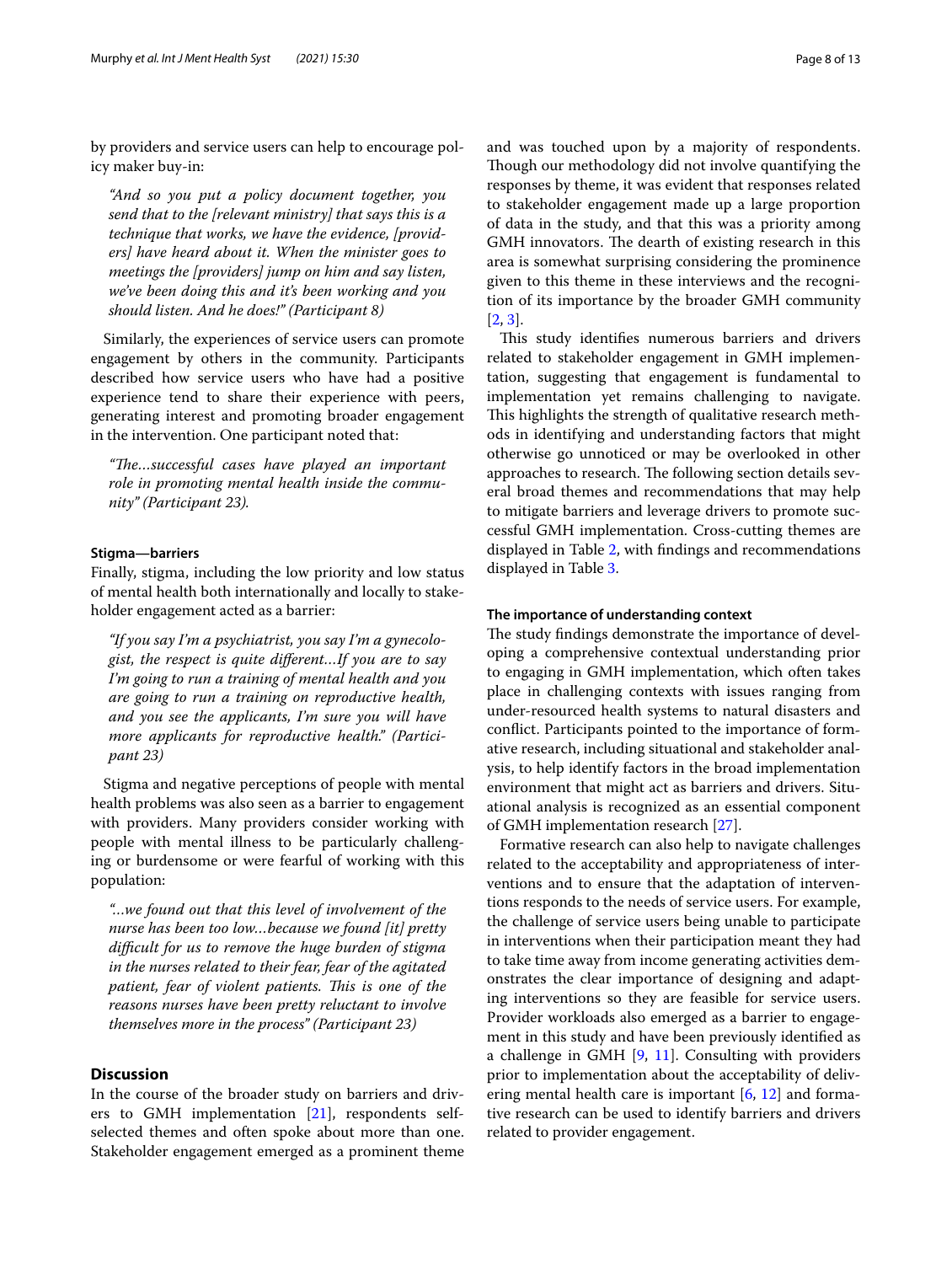<span id="page-8-0"></span>

| Cross-cutting themes                       | <b>Barriers</b>                                                                                                       | Drivers                                                                                                         |
|--------------------------------------------|-----------------------------------------------------------------------------------------------------------------------|-----------------------------------------------------------------------------------------------------------------|
| Contextual considerations                  | Complex environments<br>Fragile, emerging or under-resourced health systems<br>Competing priorities<br>l ow resources | Comprehensive contextual understanding<br>Realistic demands, supportive structures and<br>streamlining services |
| Relationships                              | Competition<br>Lack of reciprocity<br>Time<br>Capacity<br>Trust                                                       | Leveraging existing resources and relationships                                                                 |
| Participation, uptake and empow-<br>erment | Achieving active engagement<br>Diverging expectations                                                                 | Meaningful participation<br>Empowerment opportunities<br>Bottom-up advocacy and communication                   |
| Stigma                                     | Low status of mental health<br>Negative perceptions of people living with mental illness                              |                                                                                                                 |

Formative research with service users and the community is also essential to understanding factors infuencing demand, help-seeking and access to care [\[28](#page-12-14)]. It is notable that engagement related to service users and the community as discussed by study participants predominantly focused on service uptake. This suggests that there is a need for more participatory, user-driven research in GMH, including the involvement of service users in priority setting and formative research. Though service user engagement has been emphasised as a key priority in GMH [[2](#page-11-1), [3](#page-11-2)], it has also been identifed as an area that requires considerable strengthening  $[15]$ . There is an opportunity for enhanced engagement by investing in participatory and collaborative research approaches.

Formative research can also help to identify key stakeholders in the implementation environment and to assess barriers and drivers to engaging with them [\[29](#page-12-15)]. Makan et al. [\[9\]](#page-11-6) describe the use of stakeholder analysis methodology to help identify stakeholders in the implementation context, their level of interest in mental health and opportunities for research uptake. This approach could help GMH implementers to better identify opportunities for engagement, and to better target their engagement activities to ensure maximum impact.

In addition to formative research, process evaluation may be used across the implementation trajectory to understand factors infuencing the implementation of complex interventions [[30\]](#page-12-16). Whereas situational analyses are helpful for capturing contextual factors that may infuence implementation prior to undertaking research, process evaluations can be undertaken as part of feasibility studies or in congruence with randomized trials to assess barriers and drivers to implementation. Process evaluations can provide important insight into the interaction of context and intervention, helping to understand not only how context infuences implementation, but also how the introduction of new interventions or programs may infuence contextual factors and intervention outcomes [\[30](#page-12-16)].

Finally, although study participants emphasized the barriers posed by challenging contexts including war, insecurity and natural disasters, such crises may in fact lead to opportunities. Windows of opportunity for enhanced stakeholder engagement for GMH policy and program development may be generated by factors including the presence of international agencies and increased funding, the need to rebuild health and social support systems, and increased media attention thus creating the opportunity to 'build back better' [[31](#page-12-17), [32\]](#page-12-18).

#### **The nature of engagement**

The results of this study also demonstrate the importance of the nature of stakeholder engagement processes. The time required to engage with stakeholders, particularly policy makers, in the timeframe of research grant funding emerged as a barrier in this study. The challenge of building trust also emerged, further suggesting a need to invest time to foster trusting relationships based on common objectives. Initiating engagement activities early and taking time to develop a shared vision and sense of reciprocity among stakeholders is key [\[33](#page-12-19)].

These findings point to a need and opportunity in GMH funding. Making funding available to facilitate the development of partnerships and to conduct stakeholder engagement activities prior to the research stage could lead to research and implementation projects that are built on already-established collaborations. These types of funding opportunities could, for example, support integrated knowledge translation activities [\[34](#page-12-20)] that help to engage multiple stakeholder groups in the design and inception of GMH research and implementation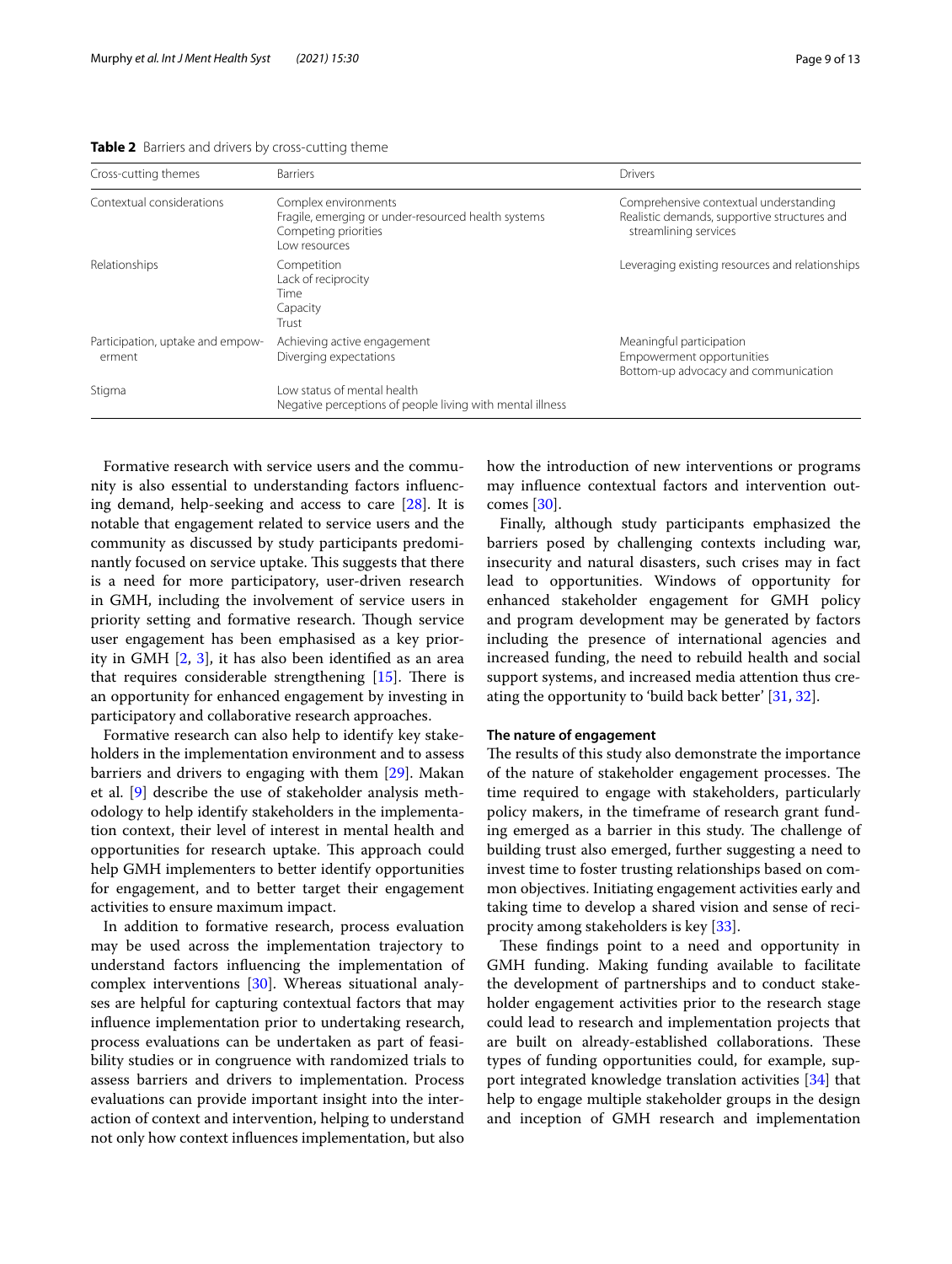programs, helping to build the foundation for ongoing collaboration.

The need to engage with all stakeholders in a way that promotes their active participation, collaboration and empowerment was a key theme and has previously been recognized as essential to GMH implementation [[6,](#page-11-5) [9](#page-11-6), [11,](#page-11-9) [35\]](#page-12-21), with the active engagement of service users, for example, recommended to promote improved service acceptability and uptake [[9\]](#page-11-6). Examples from this study demonstrate that providing opportunities for active participation in programs facilitated engagement and promoted empowerment among service users and providers, at times changing the status of stakeholders within their communities or organizations.

The benefits of active engagement with service users suggest that there is a need for enhanced formalized and participatory engagement processes in GMH. In a systematic review of service user and caregiver involvement in efforts to strengthen mental health systems in LMICs, Semrau et al. [[16](#page-12-2)] found that there is a shortage of research in this area and identify the need for research that rigorously evaluates the impact of end user involvement on outcomes such as quality of life. There is a need for further efforts to formally engage service users in all aspects of research, project and program development, to identify best practices for meaningful participation and to evaluate the impact of this participation on service users and on project implementation.

Building on existing relationships was identifed as an important facilitator of stakeholder engagement. Existing relationships with communities, organizations, and individuals at all levels of the health system were described as key to successful engagement. Involving stakeholders that are already known, trusted and well-regarded by communities was also described as a facilitator. Leveraging existing relationships can help to overcome the challenges of time and trust as described above, and can help to acknowledge existing capacity and knowledge within the context of implementation  $[33]$  $[33]$  $[33]$ . These existing relationships could also help to facilitate new collaborations and expanded partnership opportunities, with trusted collaborators helping to broker connections in new settings and with new partners [\[36](#page-12-22)].

#### **Communication and dissemination**

The importance of communication and dissemination is also an important theme. Among service users and the community, diverging expectations about treatment processes and outcomes was identifed as a barrier. Conversely, seeing or hearing about positive experiences with both programmes and treatment outcomes acted as a facilitator to engagement among all stakeholder groups. Engaging champions such as service users who have had positive experiences with an intervention or local leaders who lend credibility to a program may play a facilitating role in promoting uptake and successful implementation of mental health interventions  $[36]$  $[36]$ . These factors point to the importance of communication and awarenessraising about mental health and mental health services as a means of increasing engagement. Despite this fact, few of the programs included in this study included mental health promotion and awareness components [\[22](#page-12-12)]. This indicates a need for improved communication for mental health awareness-raising among stakeholders. Efective communications and awareness raising may also help to decrease stigma and improve service uptake [[28](#page-12-14)].

More formal structures and processes can also be put in place to promote implementation, including by engaging stakeholders to act in a facilitating role throughout the implementation process. The integrated-Promoting Action on Research Implementation in Health Services (i-PARIHS) framework [\[37](#page-12-23)], for example, identifes facilitation as the central mechanism for promoting implementation, including via the engagement and ongoing support of external (e.g. research team members) and internal (e.g. representative of implementing organization) facilitators  $[38]$  $[38]$ . The engagement of formal implementation facilitators has been found to improve implementation outcomes [[39\]](#page-12-25), though may require additional resources to be sustained beyond the research funding period. Engaging both external and international facilitators can ensure that implementation processes are informed by a combination of technical expertise and rich contextual knowledge which, along with appropriate facilitation processes, may support implementation success.

Engaging with policy makers emerged as a challenge for study participants. Policy engagement requires specifc skills and resources that may not be familiar or accessible to researchers. The potential for effective communication and dissemination of research results to encourage sustained engagement and buy-in from policy makers points to a need for mechanisms of support for researchers to engage in integrated knowledge translation activities by engaging key decision-makers from the inception of research [[34](#page-12-20)]. Methods such as Theory of Change workshops [[24](#page-12-9)] may facilitate engagement of policy makers and other stakeholders in program planning and priority setting from the outset  $[20]$  $[20]$ . This also suggests a need for researchers to seek out capacity building opportunities and to invest time to learn skills that enable them to efectively participate in policy engagement and communications activities. Similarly, while policy engagement is critical to GMH implementation, policy makers often have limited knowledge and understanding about mental health needs and challenges  $[8]$  $[8]$ . This indicates that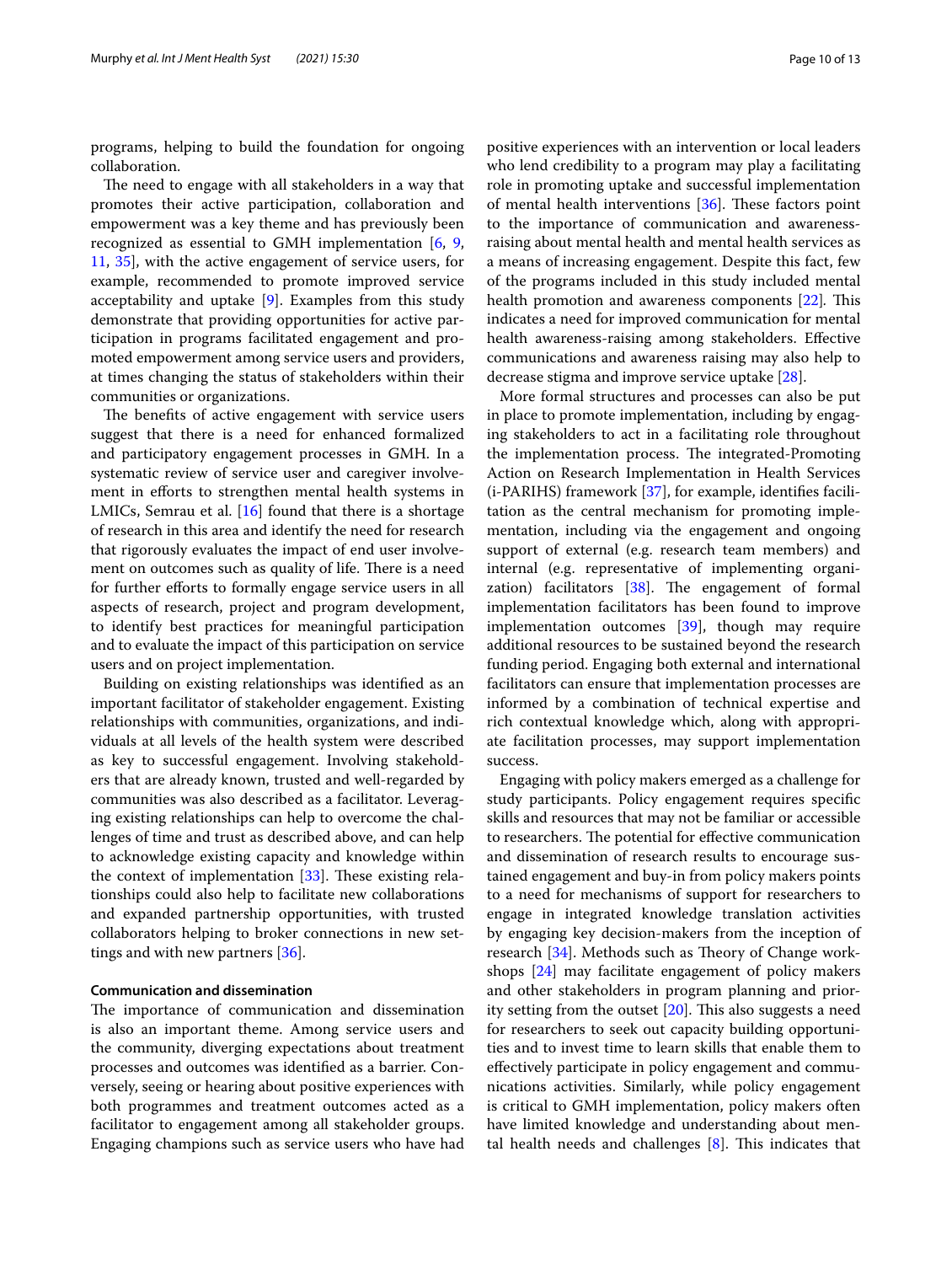there is also a need for improved capacity building activities that help to enhance knowledge and understanding of mental health among policy makers [[40](#page-12-26), [41\]](#page-12-27). GMH funding agencies have an important role in supporting policy engagement, and could help to promote policy engagement in GMH by facilitating and engaging in priority-setting exercises with policy makers and providing capacity building support to funded researchers. For example, GCC facilitated the use of Theory of Change methodology by integrating it as a funding requirement. Given the very low investment in mental health by donor agencies [[42\]](#page-12-28), increased investment by funding agencies would also help to increase prioritization of mental health by local governments, thus supporting more sustained engagement in mental health-related programs at the policy level (Table [3](#page-10-0)).

# **Limitations**

Through this study we sought to elicit perspectives of a diverse sample of GCC funded projects working in GMH implementation research. A potential limitation was our ability to only conduct interviews in the English language. This may have led to the omission of perspectives from non-English speaking grantees. Despite this, we did capture perspectives from a diversity of countries and regions (Fig. [1](#page-2-0)), including those that are non-Anglophone.

The objective of this study was to capture the perspectives of GCC-funded grantees. For this reason, we did not include perspectives of the stakeholders whose engagement is described as essential in this paper. Further research exploring implementation barriers and drivers from the perspectives of service users and the community, providers and policy makers would further enrich the understanding of factors infuencing GMH implementation.

The institutional affiliation of many of the interviewers for this study may also have acted as a source of bias. A majority of interviews were conducted by staf and students at the Centre for Global Mental Health at the LSHTM, which, in collaboration with the World Health Organization, runs the Mental Health Innovation Network originally funded by GCC. To mitigate this risk, we explained to participants as part of informed consent that their confdentiality would be maintained and that no identifying features, including programme name or the country/ies in which their studies are based would be attributed to them in publications or other materials resulting from the study.

# **Conclusions**

This study has identified a number of barriers and drivers to stakeholder engagement for GMH implementation from the perspective of GCC-funded grantees and demonstrates the importance of stakeholder engagement at all stages of GMH research and implementation. The fndings of this study have implications not only for GMH researchers and implementers, but also for funding agencies and organizations providing leadership in GMH.

The findings described above point to several opportunities for GMH funding and policy organizations to support stakeholder engagement for GMH implementation. Investing in and requiring high quality formative research as part of funded GMH research initiatives can help to promote a comprehensive contextual understanding prior to implementation. Recognizing the importance of early engagement, GMH funding agencies should support training and activities in integrated knowledge translation and participatory priority setting. The importance of leveraging existing relationships points to the need for long-term funding that supports multi-stage

<span id="page-10-0"></span>

| Table 3 Findings and recommendations |  |
|--------------------------------------|--|
|--------------------------------------|--|

| Findings                                | Recommendations                                                                                                               |
|-----------------------------------------|-------------------------------------------------------------------------------------------------------------------------------|
| The importance of understanding context | Invest in high quality formative research                                                                                     |
|                                         | Look for opportunities to "build back better"                                                                                 |
| The nature of engagement                | Invest adequate time and funding to support engagement and trust-building                                                     |
|                                         | Create opportunities for meaningful and active engagement by service users, providers and policy makers                       |
|                                         | Promote formal and participatory engagement of service users and evaluate outcomes of this engage-<br>ment                    |
|                                         | Leverage existing resources and relationships                                                                                 |
| Communication and dissemination         | Invest in informed mental health awareness raising and communication strategies                                               |
|                                         | Create mechanisms to support engagement from program inception                                                                |
|                                         | Invest in capacity development opportunities to support knowledge translation and communications<br>activities by researchers |
|                                         | Invest in activities that promote mental health awareness and capacity building among policy makers                           |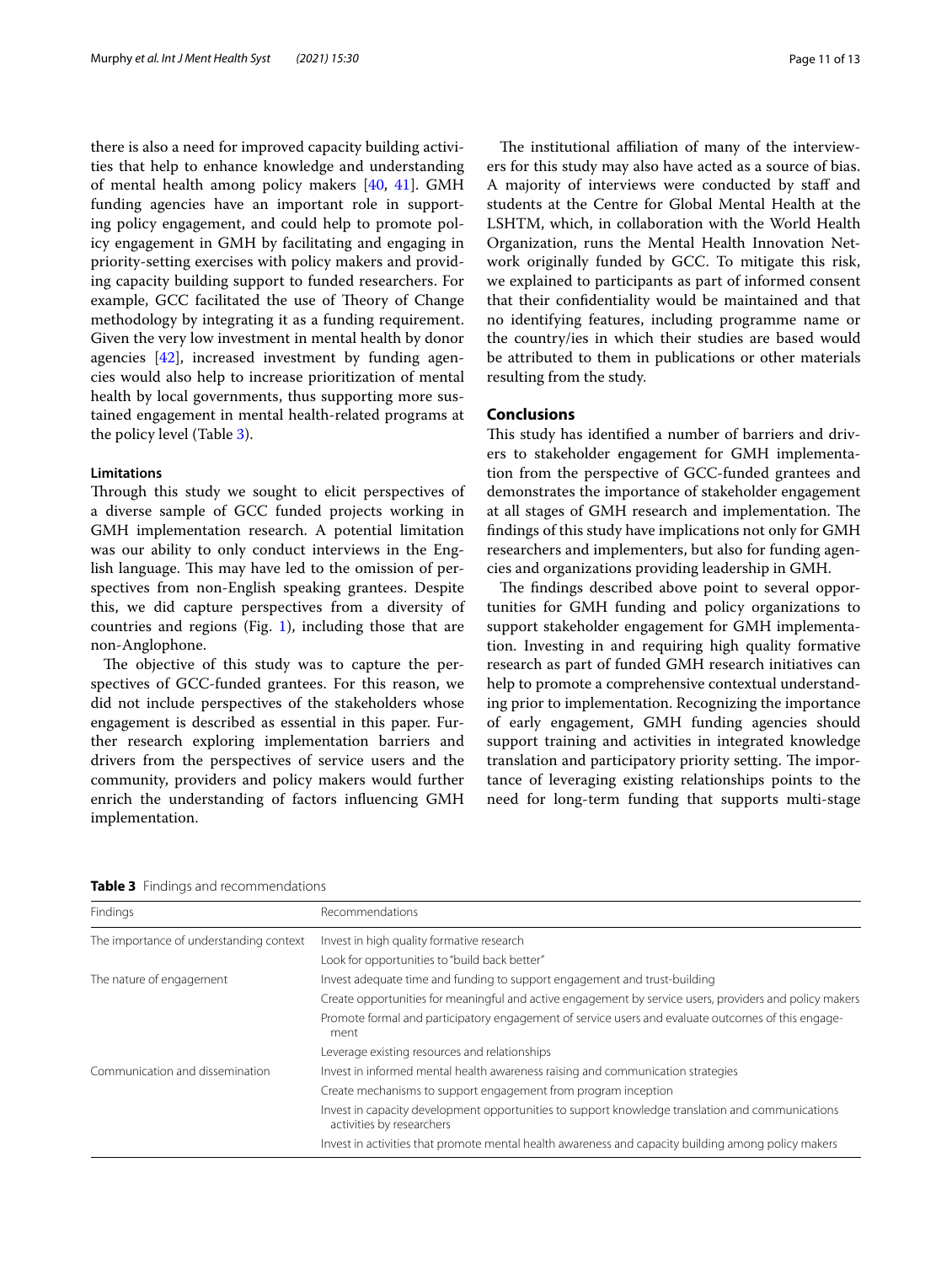intervention, implementation and scale-up research and supports sustainable, long-term partnerships.

While stakeholder engagement for GMH is complex and often challenging, it is also fundamental to ethical GMH practice and to promoting improved mental health service access in LMICs. Engaging with stakeholders who will invest in, deliver and use mental health interventions is essential to ensure that these interventions respond to service user priorities and are acceptable to all stakeholders, promoting long-term adoption and sustainability. Understanding and thus anticipating barriers and drivers can help GMH implementers to be more successful in engagement activities. Opportunities also exist for GMH organizations, including funding agencies, to put in place structures and supports to promote the skills and conditions required for efective stakeholder engagement. Finally, though stakeholder engagement is essential to successful GMH implementation, research is limited in this area. Further research exploring factors infuencing successful engagement, including from the perspectives of service users and communities, providers and policy makers, would make a signifcant contribution to the feld of GMH implementation research.

#### **Abbreviations**

GCC: Grand Challenges Canada; GMH: Global Mental Health; LSHTM: London School of Hygiene and Tropical Medicine.

#### **Acknowledgements**

We wish to acknowledge Agnes Becker, Vicky Nicholls, Marguerite Regan and Tessa Roberts who assisted in carrying out interviews for the qualitative component of this research. We also thank Marguerite Regan and Ricardo Araya for contributing to the design of the portfolio-level Theory of Change.

#### **Authors' contributions**

JM led the writing of this manuscript. The qualitative study on which this manuscript is based was conceptualized by GKR and was co-led by JM. JM, GKR, OQ and TE carried out qualitative interviews. JM, OQ and TE analysed the data. MDS was one of the lead researchers responsible for the design of the portfolio-level Theory of Change. All authors provided comments. All authors read and approved the fnal manuscript.

#### **Funding**

The collection and analysis of data for this research were funded by GCC through the MHIN innovator support platform. However, the funder played no role in the analysis or interpretation of data, the writing of the manuscript or the decision to submit for publication. The lead author (JM) was funded by a MITACS Elevate Postdoctoral Fellowship from June 2018–2020.

#### **Availability of data and materials**

The qualitative data generated during the current study are not publicly available due to the sensitivity of discussions surrounding the performance of grantees' projects but are available from the corresponding author upon reasonable request.

# **Declarations**

#### **Ethics approval and consent to participate**

Ethical approval was granted by the London School of Hygiene and Tropical Medicine's Research Ethics Committee (reference numbers 7746 and 9945).

Participants in semi-structured interviews were required to provide written informed consent prior to the start of the interview.

#### **Consent for publication**

Not applicable.

#### **Competing interests**

The authors have previously received GCC funding, either through the MHIN innovator support platform (GKR, GME, JE, MDS, OQ, TE) or through a GCC grant for a project included in this dataset (JM, OQ, SP).

#### **Author details**

<sup>1</sup> Department of Psychiatry, Faculty of Medicine, University of British Columbia, 2255 Westbrook Mall, Vancouver, BC V6T 2A1, Canada. <sup>2</sup> London School of Hygiene and Tropical Medicine, Keppel St, Bloomsbury, London WC1E 7HT, UK.<sup>3</sup> Department of Counseling and Clinical Psychology, Teachers College, Columbia University, New York, NY, USA. <sup>4</sup> Institute of Psychiatry, Psychology and Neuroscience, King's College London, 16 De Crespigny Park, London SE5 8AF, UK.<sup>5</sup> Centre for Mental Health Law and Policy, Indian Law Society, Pune 411004, India. <sup>6</sup> Centre for Global Mental Health, Department of Population Health, London School of Hygiene and Tropical Medicine, Keppel St, Bloomsbury, London WC1E 7HT, UK.<sup>7</sup> Wellcome Trust, 215 Euston Road, London NW1 2BE, UK.

#### Received: 28 September 2020 Accepted: 27 March 2021 Published online: 03 April 2021

#### **References**

- <span id="page-11-0"></span>1. Eaton J, McCay L, Semrau M, Chatterjee S, Baingana F, Araya R, et al. Scale up of services for mental health in low-income and middle-income countries. Lancet. 2011;378(9802):1592–603.
- <span id="page-11-1"></span>2. World Health Organization. Mental health action plan 2013–2020. Geneva: WHO; 2013.
- <span id="page-11-2"></span>3. Patel V, Saxena S, Lund C, Thornicroft G, Baingana F, Bolton P, et al. The Lancet Commission on global mental health and sustainable development. Lancet. 2018;392:1553–98.
- <span id="page-11-3"></span>4. Esponda GM, Hartman S, Qureshi O, Sadler E, Cohen A, Kakuma R. Barriers and facilitators of mental health programmes in primary care in lowincome and middle-income countries. Lancet Psychiatry. 2020;7(1):78–92.
- <span id="page-11-4"></span>5. Roberts T, Ryan G, Eaton J, Silva MD. Identifying priorities for knowledge management in global mental health: implementers' perspectives on key challenges and drivers unpublished manuscript. N/D.
- <span id="page-11-5"></span>6. Davies T, Lund C. Integrating mental health care into primary care systems in low- and middle-income countries: lessons from PRIME and AFFIRM. Glob Ment Health. 2017;4:e7.
- 7. Javadi D, Feldhaus I, Mancuso A, Ghaffar A. Applying systems thinking to task shifting for mental health using lay providers: a review of the evidence. Glob Ment Health (Camb). 2017;4:e14.
- <span id="page-11-7"></span>8. Semrau M, Alem A, Abdulmalik J, Docrat S, Evans-Lacko S, Gureje O, et al. Developing capacity-building activities for mental health system strengthening in low- and middle-income countries for service users and caregivers, service planners, and researchers. Epidemiol Psychiatr Sci. 2018;27(1):11–21.
- <span id="page-11-6"></span>9. Makan A, Fekadu A, Murhar V, Luitel N, Kathree T, Ssebunya J, et al. Stakeholder analysis of the Programme for Improving Mental health carE (PRIME): baseline fndings. Int J Ment Heal Syst. 2015;9:27.
- <span id="page-11-8"></span>10. Becker AE, Kleinman A. Mental health and the global agenda. N Engl J Med. 2013;369(1):66–73.
- <span id="page-11-9"></span>11. Saraceno B, van Ommeren M, Batniji R, Cohen A, Gureje O, Mahoney J, et al. Barriers to improvement of mental health services in low-income and middle-income countries. Lancet. 2007;370(9593):1164–74.
- <span id="page-11-10"></span>12. Belkin GS, Unutzer J, Kessler RC, Verdeli H, Raviola GJ, Sachs K, et al. Scaling up for the "bottom billion": "5 x 5" implementation of community mental health care in low-income regions. Psychiatr Serv. 2011;62(12):1494–502.
- 13. Murphy J, Corbett KK, Linh DT, Oanh PT, Nguyen VC. Barriers and facilitators to the integration of depression services in primary care in Vietnam: a mixed methods study. BMC Health Serv Res. 2018;18(1):641.